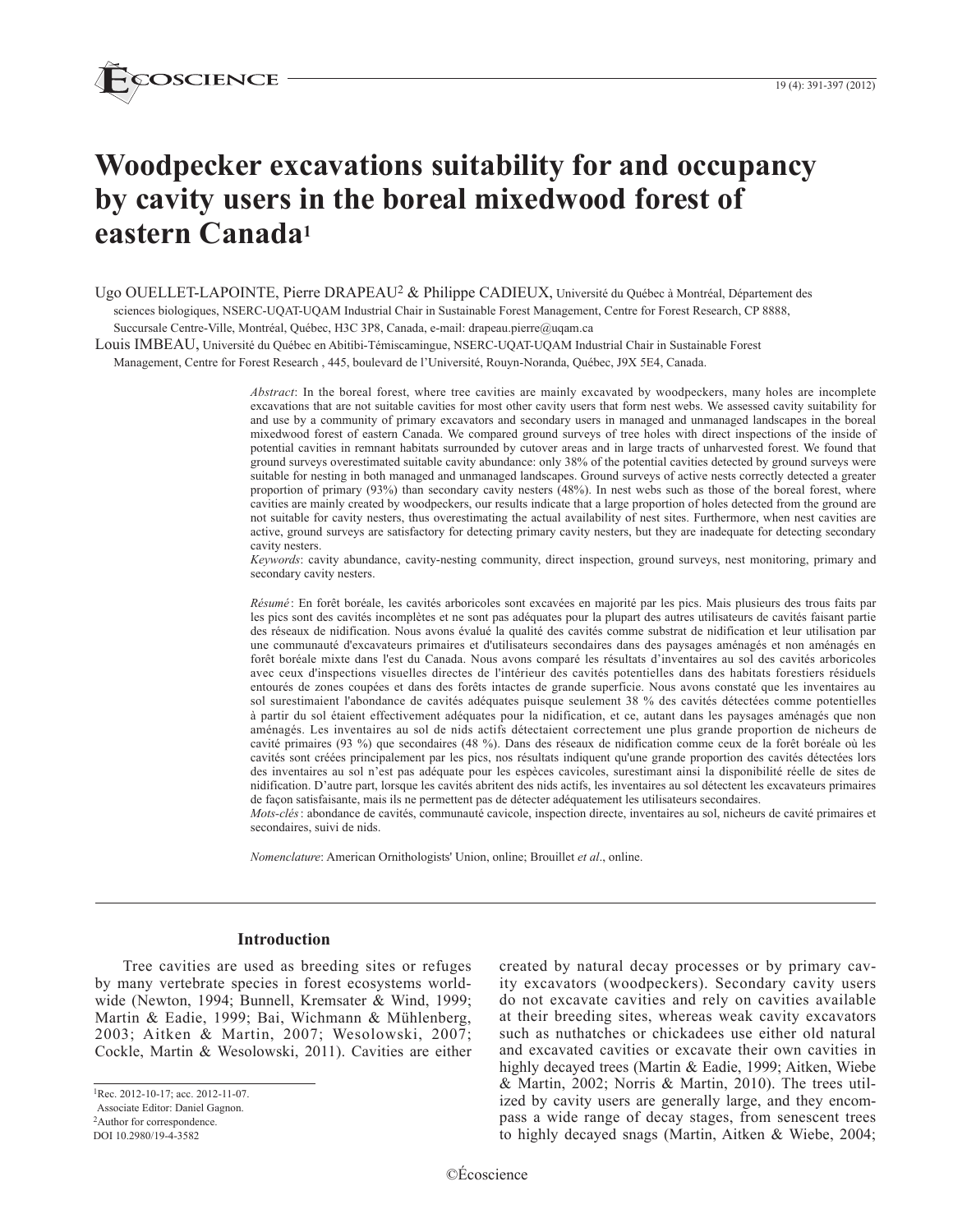Drapeau *et al.*, 2009). Such habitat attributes are more abundant in late-successional forests (Jonsson, Kruys & Ranius, 2005; Hannon & Drapeau, 2005); however, these forests have become greatly reduced by even-aged management at the landscape scale (Spies, Ripple & Bradshaw, 1994; Bergeron *et al.*, 2002). The interspecific relationships (primary *versus* secondary cavity users) and community structure of cavity nesters with respect to suitable cavities have been studied in recent years under the concept of "nest web" (Martin & Eadie, 1999; Martin, Aitken & Wiebe, 2004). Information concerning the abundance of suitable cavities and how cavity abundance is affected by forest management, for instance through nest site shortage, is essential for identifying ecosystems that may be vulnerable for cavity-nesting species (Newton, 1994; 1998).

Different methods for detecting suitable cavities have been evaluated based on efficiency, cost, and accuracy (Harper *et al.*, 2004; Koch, 2008). Ground surveys consist of visually inspecting trees and snags from the ground with binoculars to detect potential cavities (Sedgwick & Knopf, 1986; Dobkin *et al.*, 1995; Pattanavibool & Edge, 1996). Cavity users may also be detected by observing potential cavities (Martin & Geupel, 1993) or by flushing occupants by tapping or scraping at the base of trees with cavities (Aitken, Wiebe & Martin, 2002; Dudley & Saab, 2003). Ground surveys are among the quickest and least costly survey techniques (Harper *et al.*, 2004; Koch, 2008), but they are likely biased either because a proportion of potential cavities and occupants may remain undetected (source of underestimation) or because a proportion of potential cavities may be unsuitable for use by animals (source of overestimation) (Harper *et al.*, 2004; Koch, 2008; Cockle, Martin & Wiebe, 2008; Cockle, Martin & Drever, 2010). Direct inspection surveys consist of inspecting trees and potential cavities by climbing or using a camera mounted on a telescopic pole (Pattanavibool & Edge, 1996; Remm, Lohmus & Remm, 2006; Aitken & Martin, 2007; Huebner & Hurteau, 2007; Cockle, Martin & Wiebe, 2008; Koch, 2008). Whereas direct inspection may be more accurate than ground surveys, it is labour-intensive and timeconsuming. Furthermore, some potential cavities may be inaccessible when located in decaying trees or snags that may be hazardous to climb or difficult to survey if located in the crown on inaccessible branches.

Recent studies undertaken in ecosystems where wood damage and decay are the main drivers for cavity formation have focused on the bias of cavity abundance generated by ground surveys (Harper *et al.*, 2004; Blakely *et al.*, 2008; Koch, 2008; Cockle, Martin & Drever, 2010; Rayner, Ellis & Taylor, 2011). In deciduous forest ecosystems, difficulties in detecting potential cavities using ground surveys were considered a source of error (underestimation), particularly when most potential cavities are located in branches in the tree canopy (Harper *et al.*, 2004; Rayner, Ellis & Taylor, 2010). In the tropical forests of Argentina, Cockle, Martin, and Drever (2010) found, after direct inspection, that many cavities detected in ground surveys were unsuitable for nesting, leading to overestimation of potential cavities.

In coniferous and mixedwood boreal forests of North America, most cavities used by the community of cavity nesters are located in trunks and are excavated by woodpeckers (Aitken, Wiebe & Martin, 2002; Martin, Aitken & Wiebe, 2004; Aitken & Martin, 2007; Cooke, 2009; Cockle, Martin & Wesolowski, 2011). Excavated cavities often have a regular entrance shape, and prior knowledge of the characteristics of woodpecker holes may facilitate their detection from the ground (Bull, Parks & Torgersen, 1997; Saab & Dudley, 1998). Woodpeckers are thus keystone species creating nest sites and shelters that are at the base of an array of ecological interactions with secondary cavity nesters and weak excavators. Woodpeckers may, however, excavate incomplete cavities that are not wide or deep enough for nesting (Hoyt, 1957; McClelland, 1979; Bull & Meslow, 1988; Hooper, Krusac & Carlson, 1991; Ojeda, Laura-Suarez & Kitzberger, 2007). Therefore, in ecosystems where cavities are mainly excavated by woodpeckers, an important issue when estimating the abundance of suitable cavities for the community of cavity users is to assess the importance of incomplete cavities in these forest ecosystems.

In this study, we compare ground surveys of potential cavities with direct inspections in remnant forest stands of a managed forest and in an unmanaged continuous forest. We predict that the proportion of incomplete excavations will be higher in remnant forest stands due to the greater habitat degradation (reduced density of large trees, reduced range of tree decay stages) that may occur within these habitats (Virkkala & Liehu, 1990; Andrén, 1997). We also report the rates at which primary and secondary cavity nesters are correctly detected by ground surveys in active nest cavities.

#### **Methods**

## STUDY AREA

Our study area was located in the boreal mixedwood forest of northwestern Quebec in the balsam fir–white birch bioclimatic domain (Saucier *et al.*, 1998) at the southern fringe of the boreal forest of eastern Canada (48°30'n, 79°20'w). Sampled sites were located within or near the Lake Duparquet Research and Teaching Forest (LDRTF), in remnant mature forests embedded in an even-aged management cutover area outside the LDRTF that was harvested 10 to 20 y ago (hereafter managed forest landscape) and in a large  $(25 \text{ km}^2)$  continuous forest mosaic located within the LDRTF (hereafter unmanaged forest landscape) with varying forest cover types. This mosaic was created under the influence of a variety of natural disturbances that resulted from 8 major fires (Bergeron, 1991; Dansereau & Bergeron, 1993) and 3 spruce budworm outbreaks, the most recent occurring between 1970 and 1987 (Morin, Laprise & Bergeron, 1993; Bergeron *et al.*, 1995). Stand composition within the LDRTF ranges from deciduous to mixed and conifer-dominated stands along a time-since-fire gradient; however, we concentrated our cavity sampling in forests (70–140-y-old) dominated by trembling aspen (*Populus tremuloides*) and paper birch (*Betula papyrifera*) in both landscapes. Mature forests (>70-y-old) dominated by aspen made up 27% and 60% of the total forest cover in the managed and unmanaged forest landscapes, respectively (MRNFQ, 2010).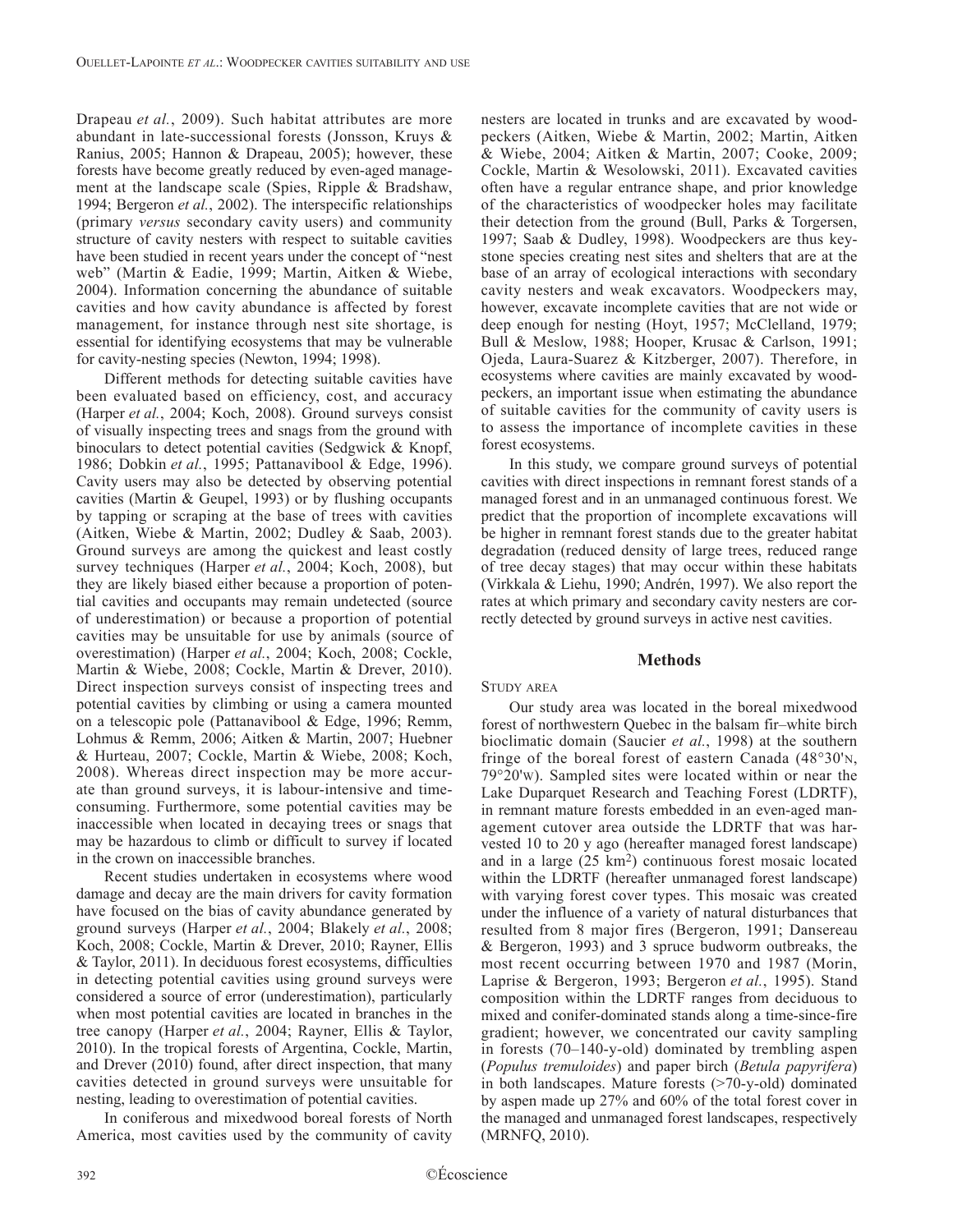## CAVITY SUITABILITY

In 2008, we carried out a survey to determine suitable cavity abundance in mature tracts dominated by aspen ( $>50\%$ ). We established plots of 20  $\times$  400 m in mature tracts originating from wildfires that occurred between 1870 and 1923 (Bergeron, 1991; Dansereau & Bergeron, 1993) in both forest landscapes. We surveyed 6 plots in linear remnant forests in the managed forest and 5 plots in the unmanaged forest. Because tree species composition in the unmanaged forest was generally more heterogeneous, we used digital forest cover maps (MRNFQ, 2010) to select patches similar in vegetation structure and composition to habitats surveyed in the managed forest (Table I). Plots were visited by a team of 4 observers early in May before bud-break ended. All trees (DBH > 10 cm) were visually inspected from the ground with binoculars to record potential cavities originating from excavation or decay that appeared deep and wide enough to be usable for nesting. The observers walked the full 400-m length of each plot in pairs starting from opposite ends. Each pair of observers walked 10 m apart, 5 m on opposite sides of the centre of the plot. Each pair passed the other pair of observers coming the opposite way at the midpoint of the survey. Both pairs of observers went on to search for cavities that might have been missed by the previous observers. Each tree was thus examined by the 4 observers from different viewpoints.

All plots were considered independent because they were in different stands based on digital forest cover maps (MRNFQ, 2010) and were at least 400 m apart. All trees with potential cavities were marked with a sequentially

Table I. Habitat characteristics of forest stands surveyed in 2008 to assess abundance of suitable cavities in a managed and an unmanaged forest landscape in the boreal mixedwood forest of eastern Canada.

| Landscape        | Proportion<br>of aspen | $10-25$ cm DBH<br>stem $\cdot$ ha <sup>-1</sup><br>$Mean \pm SD$ | $>25$ cm DBH<br>stem $\cdot$ ha <sup>-1</sup><br>$Mean \pm SD$ |
|------------------|------------------------|------------------------------------------------------------------|----------------------------------------------------------------|
| Managed forest   | 53%                    | $260 \pm 114$                                                    | $234 \pm 75$                                                   |
| Unmanaged forest | 55%                    | $623 \pm 119$                                                    | $232 \pm 42$                                                   |

numbered aluminum tag (Martin & Eadie, 1999). We subsequently inspected all potential cavities that could be reached with a TreeTop Peeper camera system using a 15-m telescopic pole on which we mounted a camera that could fit into an entrance hole with a diameter of >2 cm (Sandpiper Technologies, Manteca, California, USA). When inspected with cameras, potential cavities were classified as unsuitable (trial holes, incomplete excavations, hollow trunks, or wound without a chamber) or suitable. Suitable cavities had an entrance hole diameter of >2 cm and a chamber deep and wide enough to be occupied by mammalian or avian cavity nesters. Although we did not measure the depth of potential cavities, we estimated whether excavated chambers had been completed and if the depth of decayed cavities was sufficient  $(>10 \text{ cm})$ . We did this by looking inside the cavity from the lower lip of the entrance to the bottom of the chamber.

### Occupancy of active cavities

From the beginning of June to early July 2008 and 2009, we visited over 200 cavity-bearing trees in both the managed and the unmanaged forest to assess cavity nesters in active cavities. Some of the cavity-bearing trees selected to be surveyed were detected during the suitable cavity abundance survey (previously described) and others were cavity-bearing trees located in surrounding mature forest patches that had been detected as part of a long-term study on the eastern boreal nest web (Drapeau *et al.*, 2009). Nest webs describe the interactions between key species (excavators) that create suitable cavities and species that depend on suitable cavities for nesting (secondary cavity nesters) (Martin & Eadie, 1999). We selected trees with suitable cavities created by decay or by excavation by primary cavitynesting species (Table II). We could identify the origin of the cavity 1) when we directly observed the species excavating or 2) through characteristics of entrance holes.

For each visit at an active nest, we followed the same protocol to assess the performance of ground surveys in detecting occupants of active nests. First, we tapped on the base of the tree with a large stick or a hammer and

| TABLE II. Number of active nests where species occupancy could be confirmed using the ground survey method for primary and secondary |  |  |  |  |  |
|--------------------------------------------------------------------------------------------------------------------------------------|--|--|--|--|--|
| cavity nesters in boreal mixedwood forest landscapes of eastern Canada in 2008 and 2009.                                             |  |  |  |  |  |

| Species                  | Common name              | Total number<br>of nests detected | Nests confirmed<br>using ground<br>survey method |
|--------------------------|--------------------------|-----------------------------------|--------------------------------------------------|
| Primary cavity nesters   |                          |                                   |                                                  |
| Sphyrapicus varius       | Yellow-bellied sapsucker | 14                                |                                                  |
| Picoides pubescens       | Downy woodpecker         |                                   |                                                  |
| Colaptes auratus         | Northern flicker         |                                   |                                                  |
| Dryocopus pileatus       | Pileated woodpecker      |                                   |                                                  |
| Secondary cavity nesters |                          |                                   |                                                  |
| Aegolius acadicus        | Northern saw-whet owl    |                                   |                                                  |
| Bucephala clangula       | Common goldeneye         |                                   |                                                  |
| Falco sparverius         | American kestrel         |                                   |                                                  |
| Glaucomys sabrinus       | Northern flying squirrel |                                   |                                                  |
| Lophodytes cucullatus    | Hooded merganser         |                                   |                                                  |
| Sciurus vulgaris         | Red squirrel             |                                   |                                                  |
|                          | Anatidae sp.             |                                   |                                                  |
|                          | Sciuridae sp.            |                                   |                                                  |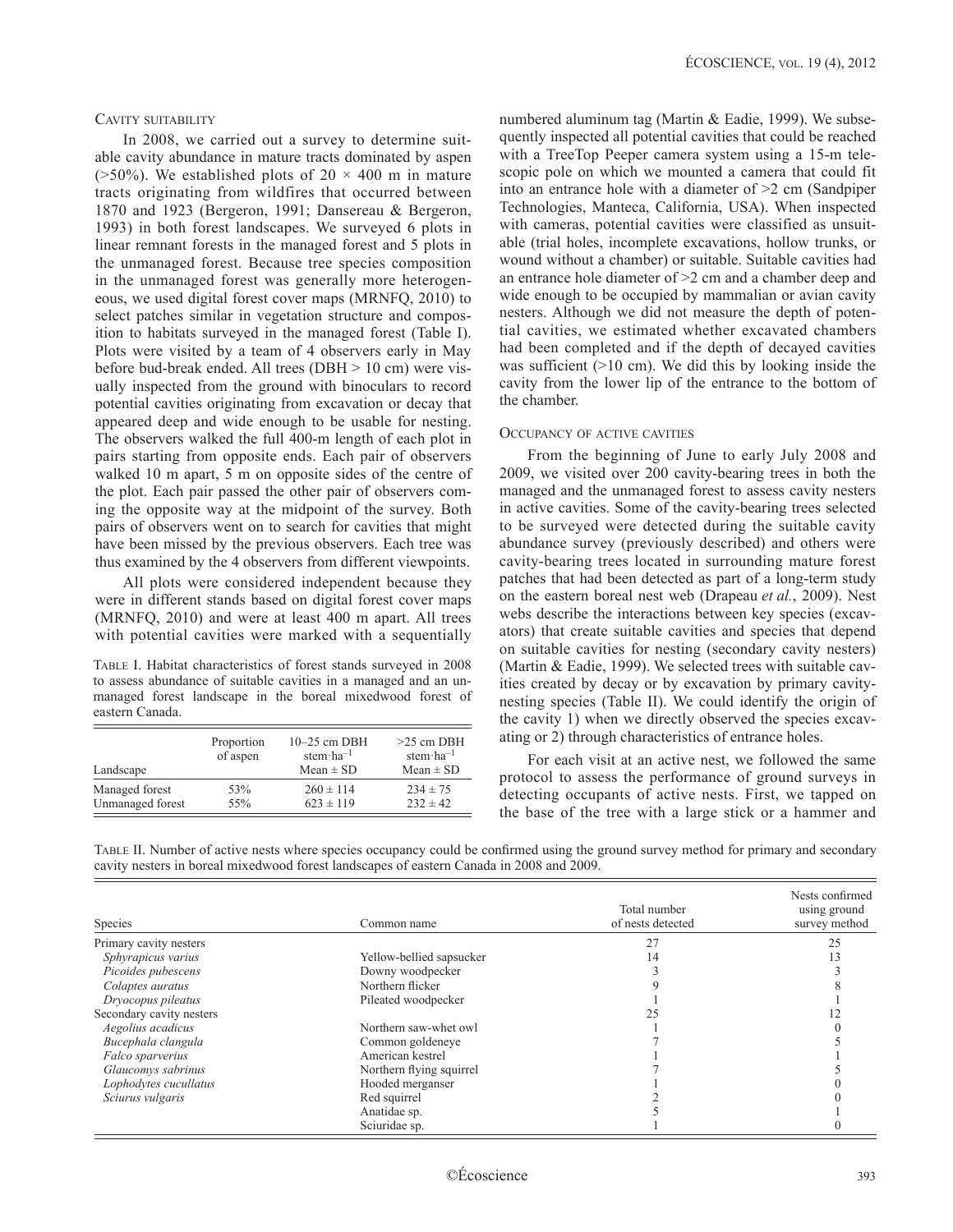checked for visual or sound cues of activity by observing the cavity entrance and listening for begging for 2 to 3 min (Step 1) before visiting with the camera (Step 2). We noted whether evidence of nesting was detected at Step 1 or Step 2. If avian cavity users appeared in Step 1, we inspected the cavity with the camera to ensure it was not a false positive (absence of eggs, nestlings). To validate cavity use by Sciuridae, we inspected the inside of the cavity for the presence of young or, if they were not seen, of a nest (with fresh feces, straw, leaves, or bark).

### STATISTICAL ANALYSES

We performed statistical analyses using R for Windows version 2.10.1 (Ihaka & Gentleman, 1996). We used the exact binomial test (Zar, 1984) to compare the proportion of potential cavities (ground surveys) that were classified as suitable cavities (direct inspection) with the probability that all potential cavities may be classified as suitable cavities. We derived cavity abundance to obtain cavity density (cavities plot area<sup> $-1$ </sup>) for each plot. We used the *F*-test to compare the variances (Sokal & Rohlf, 1981) and the Shapiro–Wilk normality test to test assumptions of normality for the density variables (Shapiro & Wilk, 1965). We  $\log_{10}$ -transformed density variables because they were not normally distributed. We used a *t*-test to compare potential and suitable cavity densities of plots in managed *versus* unmanaged forests. We used Fisher's exact test of independence to compare the proportions of active primary and secondary nests correctly classified during ground surveys. Values are presented as means  $\pm$  SD. The overall alpha level for statistical significance was 0.05.

## **Results**

## CAVITY SUITABILITY

The effort spent to detect potential cavities during the ground surveys was  $26.7 \pm 5.5$  observer-hours ha<sup>-1</sup>. We detected 270 potential cavities. We did not inspect 12 potential cavities because they were too high  $(>17 \text{ m})$ ; these cavities were excluded from further analysis. Under our definition of a suitable cavity, 98 potential cavities were considered suitable for use by cavity nesters. Overall, the proportion of suitable cavities was significantly lower (0.38, CI =  $0.32-0.44$ ,  $P < 0.001$ ) than the proportion expected if all potential cavities were suitable cavities (*i.e.*, 1.0). This result was similar in managed (0.39,  $CI = 0.31 - 0.48$ ,  $P < 0.001$ ) and unmanaged forests  $(0.36,$  $CI = 0.27{\text -}0.46$ ,  $P < 0.001$ ). Overall, unsuitable and suitable cavities were mostly excavated by woodpeckers (68% and 88%, respectively), as opposed to those resulting from wood decay  $(32\% \text{ and } 12\% \text{, respectively}; n = 204 \text{ poten-}$ tial cavities with known origin). In the managed forest, we detected 34.0  $\pm$  13.7 potential cavities ha<sup>-1</sup>, but only  $12.4 \pm 10.5$  ha were suitable; in the unmanaged forest landscape, we detected  $28.3 \pm 10.0$  potential cavities ha<sup>-1</sup>, but only  $9.8 \pm 4.0$  ha were suitable. Density of potential and suitable cavities in managed  $(n = 6)$  and unmanaged forests  $(n = 5)$  did not differ (potential:  $t_9 = 0.7$ ,  $P = 0.52$ ; suitable:  $t_9 = 0.1$ ,  $P = 0.92$ ). Overall, suitable cavity density was  $11.2 \pm 8.0$  per hectare.

Of 40 mammal and bird species considered cavity users in the boreal mixedwood forest (Martin & Eadie, 1999; Darveau & Desrochers, 2001), 10 were detected in our study (see Table II). Weak cavity nesting species such as black-capped chickadees (*Poecile atricapillus*) and redbreasted nuthatches (*Sitta canadensis*) breed in our study area (Cadieux, 2011) but were not detected in our sampled cavities. We compared ground survey and direct inspection survey techniques for a total of 52 nests, of which 27 were primary cavity nesters and 25 were secondary cavity nesters. Nests of secondary cavity nesters were mainly Anatidae and Sciuridae, with also 1 American kestrel (*Falco sparverius*) and 1 northern saw-whet owl (*Aegolius acadicus*). A significantly higher proportion of nests of primary cavity nesters were detected without the use of a camera (93%) compared to those of secondary cavity nesters (48%) (Fisher's exact test of independence:  $P < 0.001$ ).

## **Discussion**

The low proportion of potential cavities classified as suitable (38%) after direct inspection indicates that ground surveys highly overestimate the suitability of woodpecker cavities in boreal mixedwood landscapes of eastern Canada. This may be an important bias in forest ecosystems where the availability of suitable cavities mainly depends on primary excavators (woodpeckers), such as in our study area (88%) or in the mixed forests of interior British Columbia, where 95% of suitable cavities were excavated by woodpeckers (Aitken & Martin, 2007). The actual availability of suitable cavities in nest webs driven by woodpecker holes could thus be more limiting for cavity users (Newton, 1994) than expected based on ground surveys of holes. Individual species preference may further limit availability of the nest site resource (Aitken & Martin, 2008).

Contrary to our prediction, the rate of incomplete excavations was not higher in remnant habitats of the managed landscape than in continuous forest blocks of the unmanaged landscape. Excavation behaviour of woodpeckers was not modified in the managed landscape, and cavity suitability for cavity users was similar to that in large forest blocks in the unmanaged landscape. Hence, within the time frame of our study (10 to 20 y after harvesting) remnant forests did not appear to be suboptimal habitats for cavity users with respect to cavity suitability. This may be partly explained by the fact that the same primary cavity nesting species were found in both studied forest landscapes (Drapeau, 2009). It may also be related to the availability of cavity-bearing trees (stems >25 cm DBH, Table I) that was comparable between the managed landscape and the unmanaged landscape.

In most forest ecosystems of North America, cavity abundance depends on woodpeckers and other excavating species (Martin & Eadie, 1999; Remm, Lohmus & Remm, 2006; Cockle, Martin & Wesolowski, 2011), and 1 or 2 excavating species often create most cavities (Martin & Eadie, 1999; Bednarz, Ripper & Radley, 2004; Saab, Dudley & Thompson, 2004). In our study, the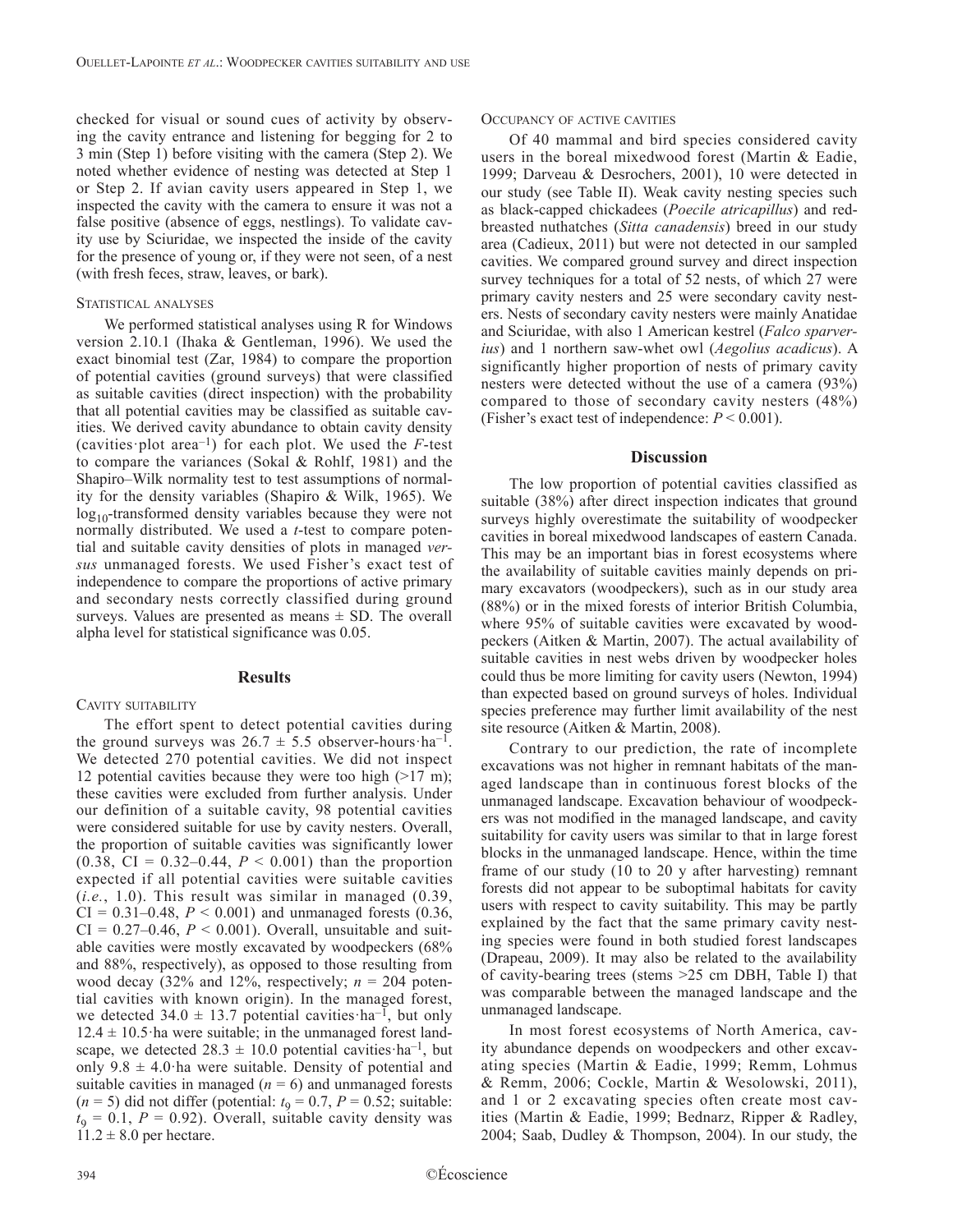yellow-bellied sapsucker was the most abundant primary excavator in both managed and unmanaged landscapes (Drapeau *et al.*, 2009). This species sometimes abandons nesting sites before completion (Lawrence, 1967). Hence, abundance of potential, but unsuitable, cavities is likely influenced by the propensity of some woodpecker species to abandon some of their excavations before completion.

Outside North America, wood damage and decay are the main drivers for cavity creation (Cockle, Martin & Wesolowski, 2011). In the Atlantic tropical forest of Argentina, Cockle, Martin & Drever (2010) found low numbers of suitable cavities ( $\geq$ 13 cm deep and  $\geq$ 2.5 m high) from ground surveys (19%) when potential cavities (diameter  $\geq 2$  cm; interior depth unknown) were subsequently directly inspected. The bias of ground surveys to overestimate cavity suitability may thus vary among forest ecosystems depending on the relative importance of primary cavity excavators and natural decay processes in cavity creation. In any case, potential cavities are not a precise indicator of nest site availability.

Ground surveys may also underestimate the abundance of suitable cavities if cavities are not detected by observers. For example, in temperate forest systems where a large proportion of cavities are located on branches in the canopy, only 9–47% of potential cavities could be identified from ground surveys (Harper *et al.*, 2004; Blakely *et al.*, 2008; Koch, 2008). Some potential cavities in our study area may remain undetected, but we are confident that our ground survey estimates of abundance of potential cavities are less underestimated than in other forest systems (Harper *et al.*, 2004; Blakely *et al.*, 2008; Koch, 2008; Cockle, Martin & Wiebe, 2008). First, in our study area, trees are relatively small (*e.g.*, DBH over 40 cm is uncommon and tree height is generally under 25 m) and most cavities are found on trunks, where they are easier to detect from the ground (Rayner, Ellis & Taylor, 2010). Of the 115 active woodpecker nests detected in the study area in 2008 and 2009, 98% were located in the trunk (Ouellet-Lapointe, 2010). Second, our ground surveys were exhaustive and consistent (on average  $26.7 \pm 5.5$  observer-hours ha<sup>-1</sup>). Variability in survey effort was attributed to differences in the tree density and walking difficulty among plots. Third, our results were similar to those reported by Aitken and Martin (2007) in mixed aspen–conifer forests of British Columbia when using a similar protocol to evaluate cavity abundance (ground surveys and subsequent direct inspection surveys). They reported a suitable cavity density of 12.3 per hectare, whereas our overall results were 11.2 suitable cavities  $ha^{-1}$ , or 12.1 following their definition of a suitable cavity.

When using ground surveys to identify occupants of active cavities, we detected a greater proportion of primary than secondary cavity nesters. This is likely due to differences in behaviour between the 2 guilds. Primary cavity nesters (woodpeckers) generally excavate new cavities each year, which are easily identified by wood colour at the entrance and wood chips at the base of the tree (Bull, 1981). In addition, nestling begging is generally loud, and parents will often be seen at the entrance of the cavity tending the nestlings. In contrast, the secondary cavity nesters form a broader group (mammals and birds from different families,

*e.g.*, owls, ducks, falcons) for which the response to tapping varies between species. Moreover, precocial birds, such as cavity-nesting ducks, could only be detected during incubation. Overall, direct inspection with a camera increased our ability to detect secondary cavity nesters in cavities. This result is most likely species-dependent and could differ for species that are more active at nest defence or at feeding nestlings. Furthermore, observing the nest for a longer period (20–30 min) would likely yield a higher detection rate (Martin & Geupel, 1993), particularly for secondary cavity nester species that leave the nest unattended or for species where adults frequently feed their mate or nestlings at the nest.

Although inspecting the inside of cavities results in more precise data (including the timing of breeding, clutch size, number and development of nestlings), its utility is defined by the trade-offs between the increased effort that it requires in the field and the level of accuracy required to reach specific research objectives. Our study indicates that in ecosystems where cavities are mainly generated by woodpeckers, such as boreal mixedwood forests, ground surveys overestimate cavity suitability for the community of cavity users but may be adequate for detecting primary cavity nesters in active nests. However, ground surveys yield low detection rates for secondary cavity nesters, which represent a critical group of species for assessing nest webs in these forest ecosystems.

#### **Acknowledgements**

We acknowledge the valuable field assistance of our technicians R. Deschênes and J. Lavoie and of our tireless field assistants S. Bédard, E. Turcotte, S. Morin, R. Brien-Lavergne, C. Paquin, J. Arsenault Hétu, B. Salmon Rivera, and A. Dumas. We also thank A. Nappi and T. Rudolph for stimulating discussions. We are grateful to B. Harvey, C.-M. Bouchard, S. Légaré, and R. Julien for logistic support. A. Vogel, K. Wiebe, G. Ritchison, J.-P. Savard, D. Gagnon, and anonymous reviewers provided several insightful comments on earlier versions of this manuscript. We also thank M. Mazerolle for statistical advice. Financial support was provided to P. Drapeau by the Lake Duparquet Research and Teaching Forest, to L. Imbeau by the Natural Sciences and Engineering Research Council of Canada (NSERC) Discovery Grants program, and to P. Drapeau, L. Imbeau, and collaborators by the NSERC-UQAT-UQAM Industrial Research Chair in Sustainable Forest Management, the TEMBEC forest products company, and the Fonds québécois de recherche sur la nature et les technologies (FQRNT), Programme de recherche en équipe.

#### **Literature cited**

- Aitken, K. E. H. & K. Martin, 2007. The importance of excavators in hole-nesting communities: Availability and use of natural tree holes in old mixed forests of western Canada. Journal of Ornithology, 148: S425–S434.
- Aitken, K. E. H. & K. Martin, 2008. Resource selection plasticity and community responses to experimental reduction of a critical resource. Ecology 89: 971–980.
- Aitken, K. E. H., K. L. Wiebe & K. Martin, 2002. Nest-site reuse patterns for a cavity nesting community in interior British Colombia. Auk, 119: 391–402.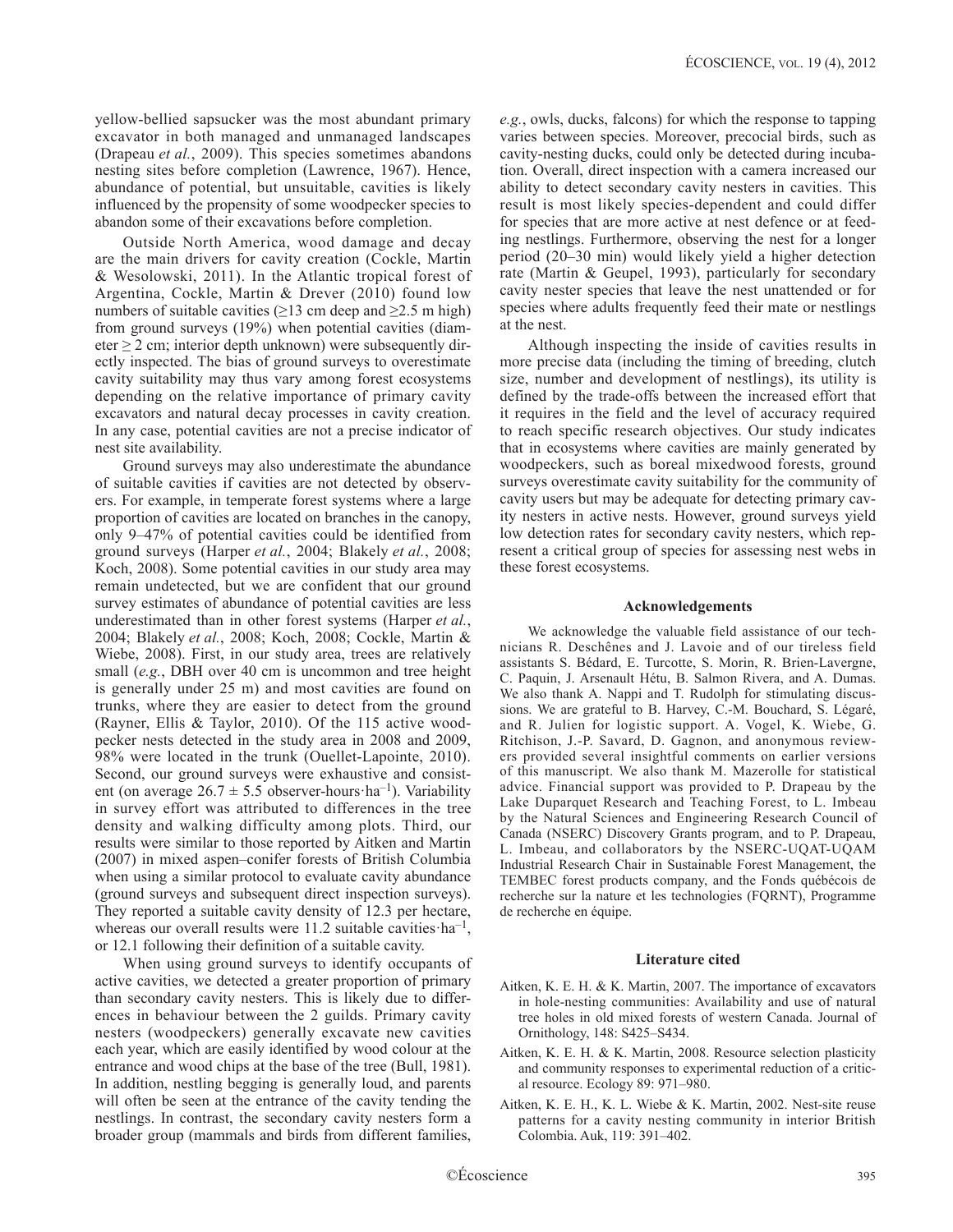- American Ornithologists' Union. Check-List of North American Birds. 7th Edition. Online [URL] http://bna.birds.cornell. edu.bnaproxy.birds.cornell.edu/bna/species (Accessed on 12 November 2012).
- Andrén, H., 1997. Habitat fragmentation and changes in biodiversity. Ecological Bulletins, 46: 171–181.
- Bai, M.-L., F. Wichmann & M. Mühlenberg, 2003. The abundance of tree holes and their utilization by hole-nesting birds in a primeval boreal forest of Mongolia. Acta Ornithologica, 38: 95–102.
- Bednarz, J. C., D. Ripper & P. M. Radley, 2004. Emerging concepts and research directions in the study of cavity-nesting birds: Keystone ecological processes. Condor, 106: 1–4.
- Bergeron, Y., 1991. The influence of island and mainland lakeshore landscapes on the boreal forest fire regimes. Ecology, 72: 1980–1992.
- Bergeron, Y., A. Leduc, H. Morin & C. Joyal, 1995. Balsam fir mortality following the last spruce budworm outbreak in northwestern Quebec. Canadian Journal of Forest Research, 25: 1375– 1384.
- Bergeron, Y., B. Harvey, A. Leduc & S. Gauthier, 2002. Natural fire regime: A guide for sustainable management of the Canadian boreal forest. Silva Fennica, 36: 81–95.
- Blakely, T. J., P. G. Jellyman, R. J. Holdaway, L. Young, B. Burrows, P. Duncan, D. Thirkettle, J. Simpson, R. M. Ewers & R. D. Didham, 2008. The abundance, distribution and structural characteristics of tree-holes in *Nothofagus* forest, New Zealand. Austral Ecology, 33: 963–974.
- Brouillet, L., F. Coursol, M. Favreau, M. Anions, P. Bélisles & P. Desmet. VASCAN, the Database of Vascular Plants of Canada. Online [URL] http://data.canadensys.net/vascan/ (Accessed on 12 November 2012).
- Bull, E. L., 1981. Indirect estimates of abundance of birds. Pages 76–80 *in* C. J. Ralph & J. M. Scott (eds). Estimating numbers of terrestrial birds. Cooper Ornithological Society, Studies in Avian Biology. Allen Press, Lawrence, Kansas.
- Bull, E. L. & E. C. Meslow, 1988. Breeding biology of the pileated woodpecker: Management implications. USDA Forest Service Gen. Tech. Rep. PSW-GTR-181, Pacific Northwest Research Station, Portland, Oregon.
- Bull, E. L., C. G. Parks & T. R. Torgersen, 1997. Trees and logs important to wildlife in the interior Columbia River Basin. USDA Forest Service Gen. Tech. Rep. PNW-GTR-391, Pacific Northwest Research Station, Portland, Oregon.
- Bunnell, F. L., L. L. Kremsater & E. Wind, 1999. Managing to sustain vertebrate richness in forests of the Pacific Northwest: Relationships within stands. Environmental Review, 7: 97–146.
- Cadieux, P., 2011. Dynamique de la faune cavicole le long d'un gradient d'âge en forêt boréale mixte de l'est de l'Amérique du Nord. MSc thesis. Université du Québec à Montréal, Montréal, Québec.
- Cockle, K., K. Martin & M. C. Drever, 2010. Supply of treeholes limits nest density of cavity-nesting birds in primary and logged subtropical Atlantic forest. Biological Conservation, 143: 2851–2857.
- Cockle, K. L., K. Martin & T. Wesolowski, 2011. Woodpeckers, decay and the future of cavity-nesting vertebrate communities worldwide. Frontiers in Ecology and the Environment, 9: 377–382.
- Cockle, K., K. Martin & K. Wiebe, 2008. Availability of cavities for nesting birds in the Atlantic forest, Argentina. Ornitologia Neotropical, 19: 269–278.
- Cooke, H. A., 2009. Do aggregated harvests with structural retention conserve cavity users in old forest in the boreal plains? PhD thesis. University of Alberta, Edmonton, Alberta.
- Dansereau, P.-R. & Y. Bergeron, 1993. Fire history in the southern boreal forest of northwestern Quebec. Canadian Journal of Forestry Research, 23: 25–32.
- Darveau, M. & A. Desrochers, 2001. Le bois mort et la faune vertébrée : État des connaissances au Québec. Ministère des Ressources naturelles, Direction de l'environnement forestier, Québec, Québec.
- Dobkin, D. S., A. C. Rich, J. A. Pretare & W. H. Pyle, 1995. Nestsite relationships among cavity-nesting birds of riparian and snowpocket aspen woodlands in the northwestern Great Basin. Condor, 97: 694–707.
- Drapeau, P., A. Nappi, L. Imbeau & M. Saint-Germain, 2009. Standing deadwood for keystone bird species in the eastern boreal forest: Managing for snag dynamics. Forestry Chronicle, 85: 227–234.
- Dudley, J. & V. A. Saab, 2003. A field protocol to monitor cavity-nesting birds. USDA Forest Service Research Paper RMRS-RP-44, Rocky Mountain Research Station, Fort Collins, Colorado.
- Hannon, S. J. & P. Drapeau, 2005. Bird responses to burning and logging in the boreal forest of Canada. Studies in Avian Biology, 30: 97–115.
- Harper, M. J., M. A. McCarthy, R. Van Der Ree & J. C. Fox, 2004. Overcoming bias in ground-based surveys of hollow-bearing trees using double-sampling. Forest Ecology and Management, 190: 291–300.
- Hooper, R. G., D. L. Krusac & D. L. Carlson, 1991. An increase in a population of red-cockaded woodpecker. Wildlife Society Bulletin, 19: 277–286.
- Hoyt, J. S., 1957. The ecology of the pileated woodpecker. Ecology, 38: 246–256.
- Huebner, D. P. & S. R. Hurteau, 2007. An economical wireless cavity-nest viewer. Journal of Field Ornithology, 78: 87–92.
- Ihaka, R. & R. Gentleman, 1996. R: A language for data analysis and graphics. Journal of Computational and Graphical Statistics, 5: 299–314.
- Jonsson, B. G., N. Kruys & T. Ranius, 2005. Ecology of species living on dead wood: Lessons for dead wood management. Silva Fennica, 39: 289–309.
- Koch, A. J., 2008. Errors associated with two methods of assessing tree hollow occurrence and abundance in *Eucalyptus obliqua* forest, Tasmania. Forest Ecology and Management, 255: 674–685.
- Lawrence, L., 1967. A comparative life-history study of four species of woodpeckers. Ornithological Monographs, 5: 1–156.
- Martin, K., K. E. H. Aitken & K. L. Wiebe, 2004. Nest sites and nest webs for cavity nesting communities in interior British Colombia, Canada: Nest characteristics and niche partitioning. Condor, 106: 5–19.
- Martin, K. & J. M. Eadie, 1999. Nest webs: A communitywide approach to the management and conservation of cavity-nesting forest birds. Forest Ecology and Management, 115: 243–257.
- Martin, T. E. & G. R. Geupel, 1993. Nest-monitoring plots: Methods for locating nests and monitoring success. Journal of Field Ornithology, 64: 507–519.
- McClelland, B. R., 1979. The pileated woodpecker in forests of the northern Rocky Mountains. Pages 283–299 *in* J. G. Dickson, R. N. Conner, R. R. Fleet, J. C. Kroll & J. A. Jackson (eds). The Role of Insectivorous Birds in Forest Ecosystems. Academic Press, New York, New York.